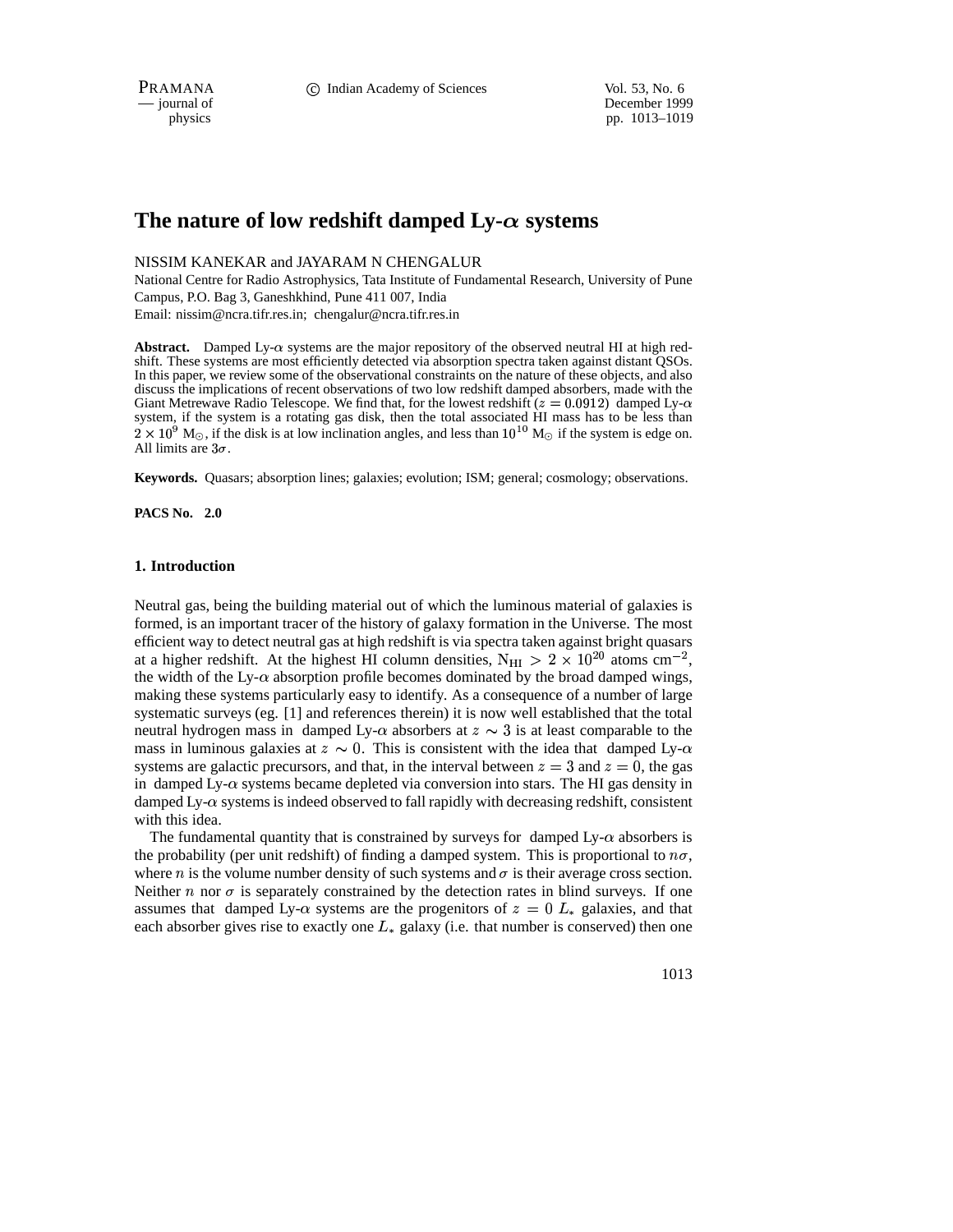## *Nissim Kanekar and Jayaram N Chengalur*

can estimate the average cross-section,  $\sigma$ . These estimates yield a  $\sigma$  that is a factor of 3 times larger than that of low redshift spiral galaxies. It has therefore been suggested [2] that damped systems are giant gaseous disks, whose extent gets truncated as the system evolves and gas is progressively converted into stars. Another possible scenario is that number is not conserved, and one has a very large number of small absorbers at high redshift, with these systems merging over a period of time to produce the galaxies that are seen today. This would be broadly in keeping with the current theoretical models of hierarchical galaxy formation.

The most direct way of differentiating between the above two scenarios is to determine the typical transverse size of damped systems. This is not possible via absorption spectra, because the background UV continuum source has negligible transverse extent. Since some fraction of quasars also have associated radio continuum emission, one can, for these quasars, attempt to observe absorption in the 21cm spectral line of HI. If the background radio continuum source is extended, spatially resolved imaging of the 21cm absorption can be used to measure the transverse size of the absorber. This technique has been tried only for one absorber so far, the object at  $z = 2.04$  towards the quasar PKS 0458-02. The single dish spectrum of this absorber was found to be identical to that obtained on a two element VLBI interferometer [3], implying that the absorbing system has no internal structure on scales  $\sim 8$  kpc.

Another possible approach to constraining the transverse size of damped Ly- $\alpha$  systems is to determine the extent of the optical emission (if any) associated with the absorber. This would, of course, at best place a lower limit on the absorber size, since the optical emission could be spatially much less extended than the gas. A handful of systems have been detected at high redshifts, and their sizes and impact parameters are all  $\sim 10$  kpc [4]. Many of these systems are however atypical in that they have an absorption redshift  $z_{\rm abs}$  greater than the emission redshift  $z_{\rm em}$  of the quasar, indicating that they are physcially associated with the quasar.

Since the width of the Ly- $\alpha$  profile in damped Ly- $\alpha$  systems is determined solely by the column density, it contains no information on the kinematics of the absorber. On the other hand, the absorption due to low ionization metals, such as SiII 1808 is typically not saturated; these profiles hence do contain information on the kinematics of the absorbing gas. Further, since such ions are associated with neutral hydrogen, these profiles also trace the kinematics of the neutral gas. Of course, one only has information along the narrow line of sight towards the unresolved background UV continuum from the QSO. High resolution spectroscopic observations of a large sample of damped systems [5] have shown that their metal profiles are typically asymmetric; i.e. the largest optical depth occurs preferentially at the edge of the profile. Prochaska and Wolfe [5] used Monte Carlo simulations of such profiles and found that their observations are best fit by models in which damped  $Ly-\alpha$ systems are thick, rapidly rotating ( $V_{\text{rot}} \sim 225$  km/s) disks; this appears reasonable since edge asymmetries arise naturally in such rotating gaseous disks. These models, if confirmed, would be difficult to reconcile with theoretical models of hierarchical galaxy formation, where dark halos with masses corresponding to a rotation velocity of  $\sim 225$  km/s are extremely rare at high redshift [6,7]. It turns out, however, that asymmetric metal line absorption profiles are also obtained in hierarchical merging scenarios. Hydrodynamic simulations of galaxy formation through the merger of smaller sub-units show that lines of sight passing through such merging clumps also lead to characteristically asymmetric absorption profiles [8]. Further, McDonald and Miralda–Escude [9] show that such profiles

1014 *Pramana – J. Phys.,* **Vol. 53, No. 6, December 1999**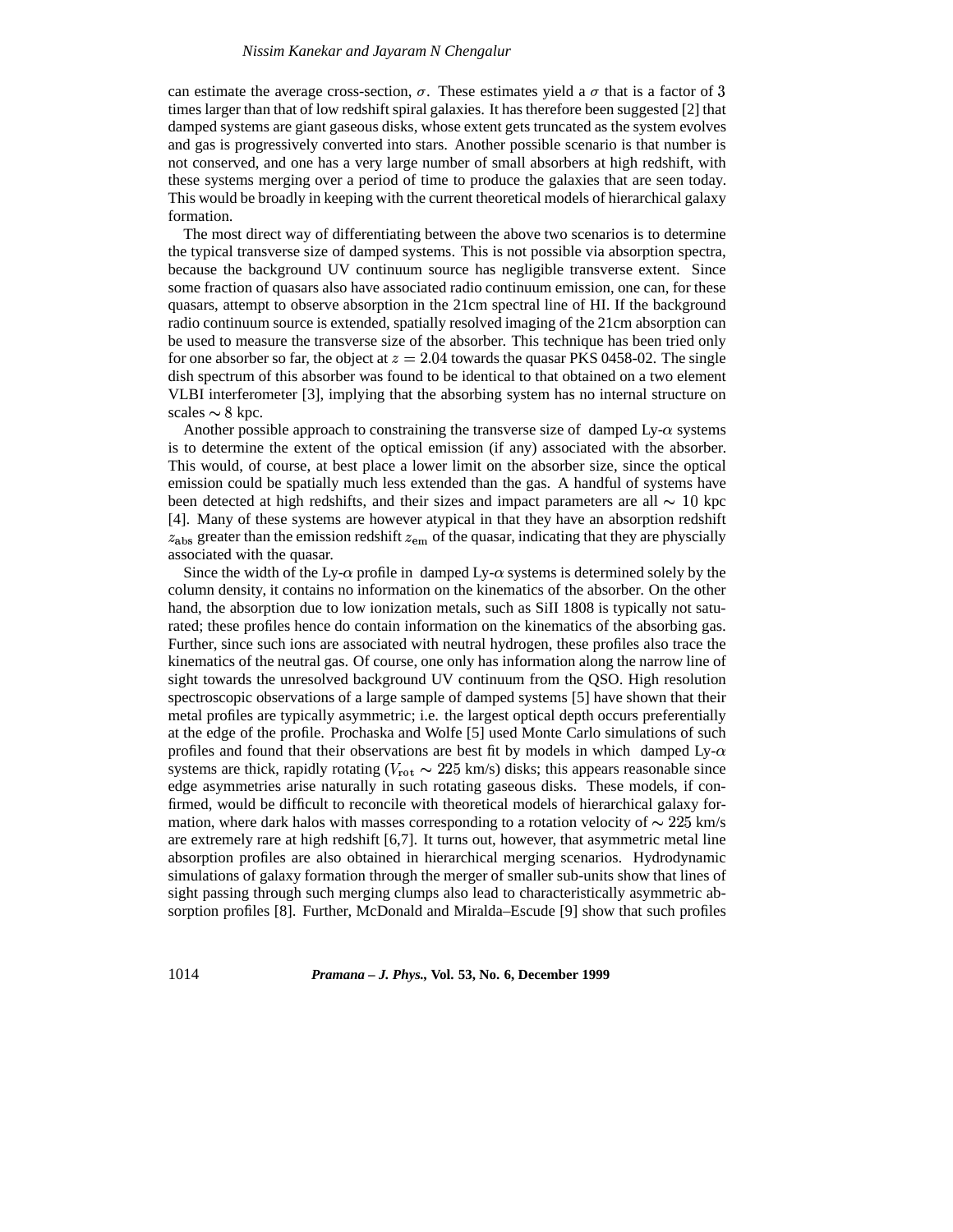can also arise from gas moving randomly in a spherical halo.

The recent identification of a number of low redshift damped  $Ly-\alpha$  systems, has led to a number of detailed studies of these absorbers. At these low redshifts, follow-up groundor HST-based imaging allows the luminosity of the associated galaxy to be measured, and often, even its morphological type to be determined. A study of 7 intermediate redshift damped absorbers by Le Brun *et al* [10] shows that these systems are associated with galaxies of a variety of morphological types and luminosities, and not with  $L_{\ast}$  spirals, as would be expected in the thick rotating disk models. Similarly, one of the lowest redshift systems, the  $z = 0.16$  absorber towards QSO 0850+440 [11] is associated with an S0 galaxy. Further, the velocity of the absorber is the opposite of that expected from the sense of rotation of the disk of the associated galaxy. In fact, for QSO-galaxy pairs at the very lowest redshifts, a large fraction of the 21 cm absorption appears to arise from extended tidal features.

At low redshifts,  $z \leq 0.22$ , existing radio telescopes have sufficient sensitivity to be able to observe HI emission from  $L_*$  spirals. The required integration time is large,  $\sim 30-50$ hours, but not impractically so; one can hence attempt to observe the neutral gas at these redshifts in emission. This has an advantage over optical emission in that the observations are sensitive to the total gas extent of the absorber (and not just to the region where star formation has taken place, which is typically much smaller in size than the gaseous disk), and also because the emission spectrum will directly give the rotational velocity of the galaxy.

For damped  $Ly-\alpha$  systems that lie in front of radio loud quasars it is possible to augment the optical/UV spectra with HI 21 cm absorption spectra. Such a comparison, yields, among other things (and under suitable assumptions), the spin temperature,  $T_s$ , of the HI gas. Derived spin temperatures of damped Ly- $\alpha$  systems have, in general, been much larger than those observed in the disk of the Galaxy or in nearby galaxies [12,13], implying that either damped Ly- $\alpha$  systems are not disks, or that the ISM in the damped Ly- $\alpha$  proto-disks is considerably different from that in the local  $z = 0$  disks, presumably due to evolutionary effects.

We report, in this paper, spin temperature measurements for two low redshift damped Ly- $\alpha$  systems and also limits on the HI gas associated with the lowest redshift damped Ly- $\alpha$  towards OI 363, based on observations made with the Giant Metrewave Radio Telescope.

# **2. Observations and data reduction**

The line of sight towards the quasar OI 363 intersects two damped Ly- $\alpha$  systems, one at  $z = 0.0912$ , and the other at  $z = 0.2212$ . Both these systems were observed using the GMRT [14,15]. The backend used was the proto-type eight station FX correlator, which gives a fixed number (128) of spectral channels over a total bandwidth that can be varied from 64 kHz to 16 MHz. Due to various ongoing maintenance and installation activities, the actual number of antennas that were available during our observing runs varied between six and eight.

For the observations of the  $z = 0.0912$  system, the bandwidth was set to 1.0 MHz. No spectral taper was applied, giving a channel spacing of  $\sim 1.8$  km s<sup>-1</sup>. Two observing runs were made, one on 27 June 1998 and the other on 5 July 1998. The on source time for each run was about six hours. Two observing runs were also taken for the  $z = 0.2212$ 

*Pramana – J. Phys.,* **Vol. 53, No. 6, December 1999** 1015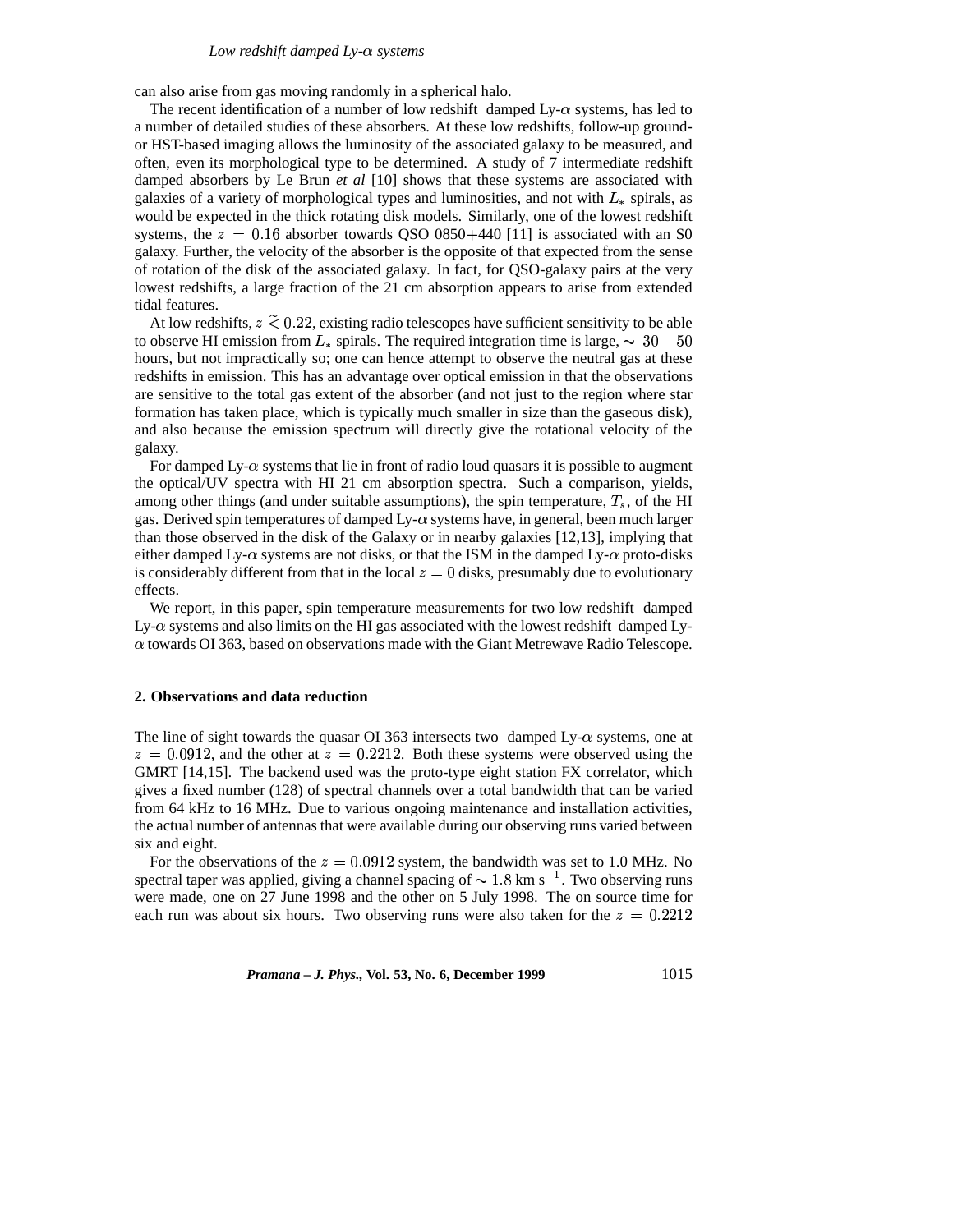system (on 26 June 1998 and 4 July 1998), the first with a total bandwidth of 1.0 MHz (i.e. a channel spacing of  $\sim 2.0 \text{ km s}^{-1}$ ) and the other with a total bandwidth of 0.5 MHz (i.e. a channel spacing of  $\sim 1.0 \text{ km s}^{-1}$ ). Each of these observing runs had an on source time of  $\sim$  4 hours. Bandpass calibration at both redshifts was done using 3C 295, which was observed at least once during each observing run.

The data was converted from the raw telescope format to FITS and then reduced in AIPS in the standard way. Maps were produced after subtracting out the continuum emission of the background quasar using UVLIN, and spectra extracted from the resulting three dimensional cube. The GMRT does not do online doppler tracking; this is, however, unimportant since the doppler shift within any one of our observing runs was a small fraction of a channel. For the lower redshift system, data from the observations on different days were corrected to the heliocentric frame and then combined.

The final spectrum for the  $z = 0.0912$  system is shown in figure 1. The peak optical depth is  $\sim 0.18$  (i.e. a depth of 390 mJy with the continuum flux of OI363 being 2.0 Jy), and occurs at a redshift of  $z = 0.09123 \pm 0.00001$ . The FWHM of the line is small,  $\sim$  5 km  $s^{-1}$ . Finally, the detected absorption lines were deleted from this spectrum and the latter smoothed to a velocity resolution of  $\sim 30$  km s<sup>-1</sup>, to search for 21 cm emission. RMS noise values reached were 0.57 mJy (per 30.6 km s<sup>-1</sup> channel) No evidence for 21 cm emission was seen. In the case of the higher redshift system, the peak optical depth is  $\sim 0.07$  and the redshift measured from the 2.0 km s<sup>-1</sup> spectrum is  $0.2212 \pm 0.00001$ . See Chengalur and Kanekar [16] for the 21 cm spectrum of the  $z = 0.2212$  system.



**Figure 1.** GMRT redshifted 21cm absorption spectrum of the lower redshift system towards OI363. The channel spacing is  $\sim 1.8$  km s<sup>-1</sup>. The deepest optical depth ( $\sim$  0.18) is at a heliocentric redshift of 0.09123. The width (FWHM) of the line is  $\sim$  5 km s<sup>-1</sup>.

1016 *Pramana – J. Phys.,* **Vol. 53, No. 6, December 1999**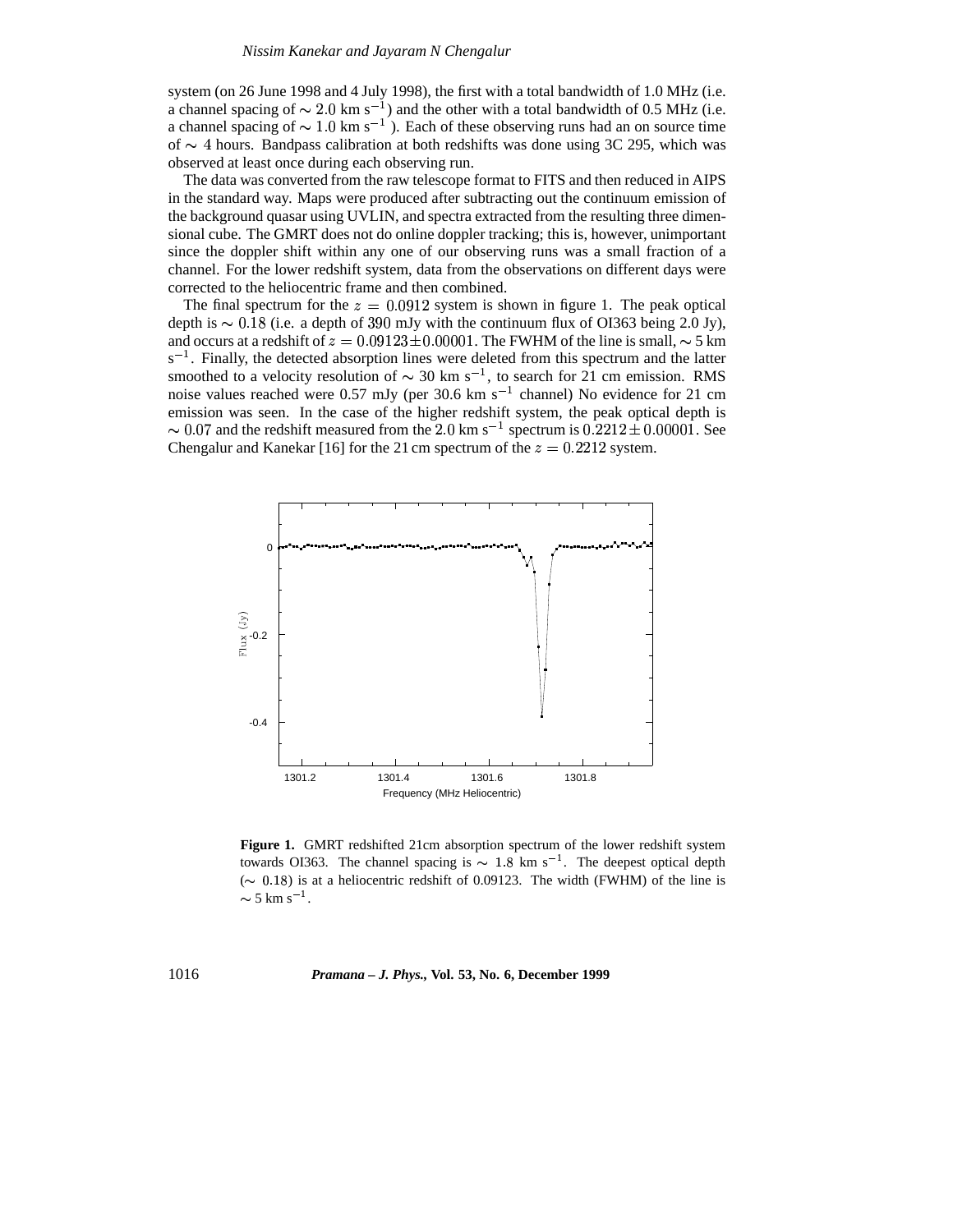# **3. Discussion**

# 3.1 *HI mass estimates*

For emission from optically thin HI gas, the emission spectrum is directly related to the total HI mass, viz.,

$$
M_{\rm HI} = 2.35 \times 10^5 \frac{D_L^2}{1+z} \int S(v) \, dv \quad M_{\odot}, \tag{1}
$$

where  $D<sub>L</sub>$  is the luminosity distance of the emitting gas (in Mpc),  $S(v)$  is the flux in the line in Jy, and v is the velocity in km/s. This expression is true as long as the gas has a spin temperature larger than that of the background continuum, i.e. in the absence of any background source, one is sensitive to gas in both the cold and the warm phase. In nearby  $z \sim 0$  galaxies, the cold phase of the ISM appears to be marginally optically thick, however, even in this case the error introduced by using eq. (1) is not substantial. In case there is a background source, one is sensitive only to the gas that is not coincident (spatially and in velocity) with the background source.

The lack of detected 21 cm emission can be used to place upper limits on the HI mass of the damped absorber. The luminosity distance of this system is  $D<sub>L</sub> = 373$  Mpc ( $z =$ 0.0912), using  $H_0 = 75$  km s<sup>-1</sup> Mpc<sup>-1</sup> and  $q_0 = 0.5$ . Thus, the  $1\sigma$  upper limit on the  $m_{0.0512}$ , using  $H_0 = 75$  km s, where and  $q_0 = 0.9$ . Thus, the 10 upper limit on the mass (per 30 km s<sup>-1</sup> channel) is 6  $\times 10^8$  M<sub>O</sub>. As discussed above, this is only for gas that is not spatially co-incident with the background source. Since the size of the background source (see  $\S 3.2$ ) is  $\tilde{\le} 30$  pc, orders of magnitude less than a typical galaxy size, spatial coincidence is not a major constraint. Further since the absorption profile is also extremely narrow, it is unlikely that much HI has been missed because it coincides in velocity with the absorbing gas.

Translating this limit on the HI mass per channel into a constraint on the total gaseous mass of the absorbing galaxy is complicated by the fact that the HI emission profile of spiral galaxies are strongly dependent on their inclination to the line of sight. For relatively face on orientations, where the total width is  $\tilde{\ll} 30$  km/s, we directly have a  $3\sigma$  HI mass limit of  $\sim 2 \times 10^9$  M<sub>o</sub>. For more inclined spirals, the velocity width of the profile increases, and the HI mass per unit velocity decreases. However, even in this case, a sizeable fraction of the mass is concentrated in a narrow velocity range because of velocity crowding. Hence, even for relatively large inclinations, a total HI mass of  $\geq 10^{10}$  M<sub>o</sub> would have resulted in a signal detectable at the  $3\sigma$  level.

Ground based imaging of the OI 363 field [17] shows that there are no bright spiral galaxies at the right redshift, at small impact parameters to the line of sight. There are however some dwarf galaxies, and also some low surface brightness objects which could be associated with the absorber. Our observations rule out the possibility that the absorber is associated with a gas rich, low surface brightness galaxy, either of intrinsically small total luminosity or whose total luminosity may have been underestimated by ground based observations.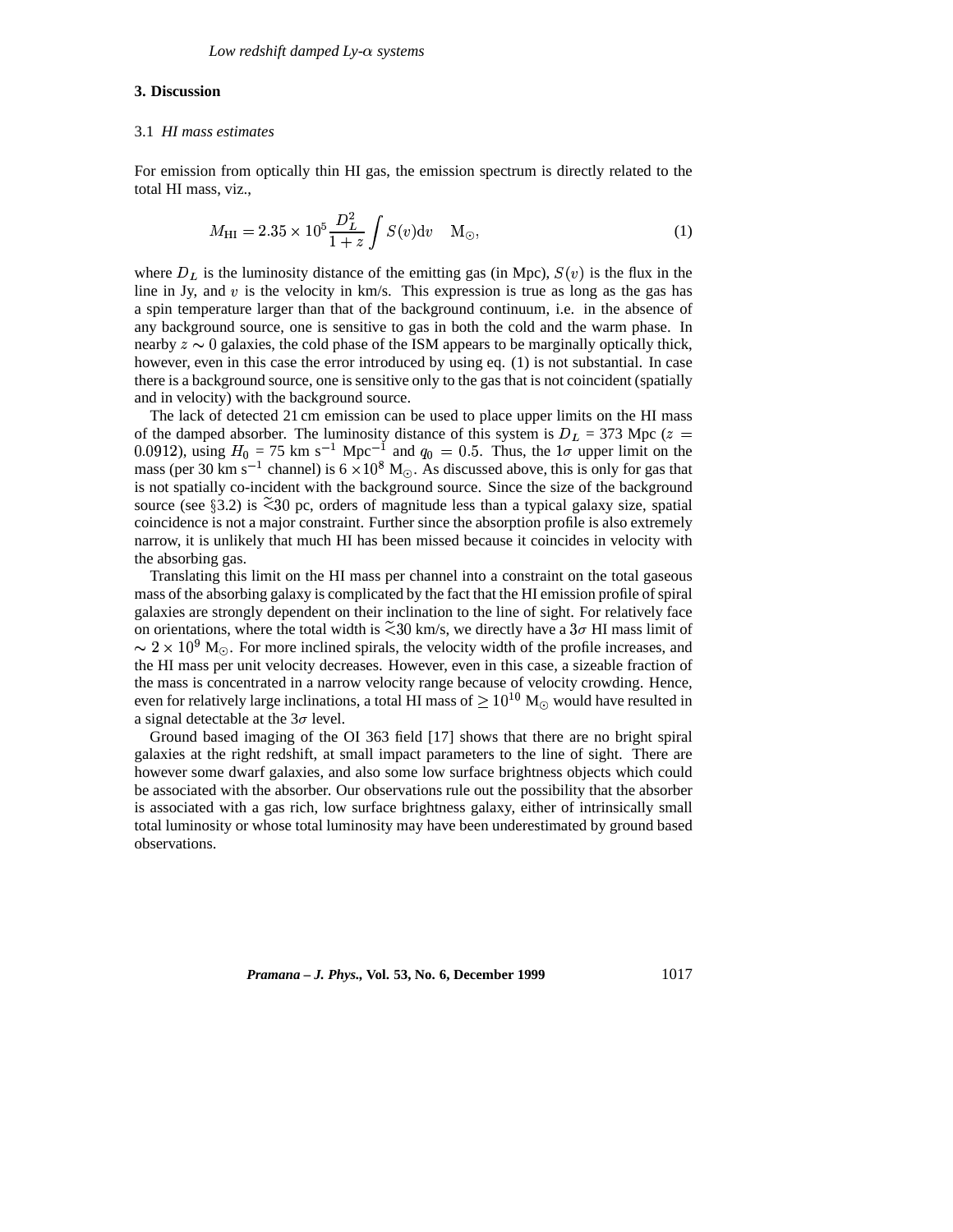#### 3.2 *Estimates of spin temperature*

The total HI column density of a damped system can be determined from its  $Ly-\alpha$  profile; this can be then used, in conjunction with the measured HI 21 cm optical depth, to determine the spin temperature of the absorbing gas (under the assumption that the absorbing gas is homogeneous. For a multi-phase absorber, this derived temperature is the column density weighted harmonic mean of the spin temperatures of the different phases, provided all the phases are optically thin.). We note, further, that OI363 is a highly core-dominated source [18,19], with a core size [20] of  $\sim$  10 milli arcseconds ( $\sim$  16 pc and  $\sim$  31 pc at redshifts of 0.0912 and 0.2212 respectively, for  $H_0 = 75$  km s<sup>-1</sup> Mpc<sup>-1</sup> and  $q_0 = 0.5$ ). Given the small size of this central core, the covering factors of the absorbing clouds are likely to be close to unity (for further details, see [16].)

The HI column densities inferred from the present observations, in terms of the spin temperatures of the two damped systems, are  $1.\overline{82} \pm 0.02 \times 10^{18}T_s$  atoms cm<sup>-2</sup> and  $0.71 \pm$  $(0.04 \times 10^{18} T_s$  atoms cm<sup>-2</sup>, for the lower and higher redshift systems, respectively. The column densities measured by Rao and Turnshek [17], from the damped Lyman- $\alpha$  lines, are  $7.9 \pm 1.4 \times 10^{20}$  atoms cm<sup>-2</sup> and  $1.5 \pm 0.2 \times 10^{21}$  atoms cm<sup>-2</sup>, again in order of increasing redshift. From this and our HI 21 cm spectra, the spin temperatures that we derive for the absorbers are  $825 \pm 110$  K (for the  $z = 0.0912$  absorber) and  $1120 \pm 200$  K (for the  $z = 0.2212$  system). For the higher redshift system, our measurement agrees within the errors with that of Lane *et al* (1998). The overwhelming source of the (formal) uncertainty is in the determination of the HI column density from the UV measurements. Thus, even at redshifts where no evolution is expected, the derived spin temperature is significantly higher than that typically seen in the Galaxy. If one assumes that the HI 21 cm spectral width is entirely due to thermal motions, the required kinetic temperatures are  $\sim$  625 K and  $\sim$  750 K for the lower and higher redshifted system respectively, i.e. comparable to the derived spin temperatures. This high spin temperature appears common at both high and intermediate redshifts (see eg. [21–25]).

In summary, it appears that even at the lowest redshifts, gas outside the disks of spiral galaxies and with apparent physical parameters considerably different from the ISM of nearby galaxies has a non-trivial contribution to the total absorption cross-section. This is consistent with observations that, even for intermediate redshift damped Ly- $\alpha$  absorbers, the metallicity is considerably lower than typical solar values [21]. The present GMRT observations suggest, further, that evolutionary effects may not play an important role in understanding why the derived spin temperatures for damped Ly- $\alpha$  systems are higher, in general, than those measured in nearby spiral galaxy disks. Finally, the upper limit obtained on the HI mass of the lower redshift absorber indicates that the system is not a high-mass spiral and thus appears to support hierarchical models of galaxy formation.

# **Acknowledgements**

These observations would not have been possible without the many years of dedicated effort put in by the GMRT staff to build the telescope. The GMRT 1400 MHz wide-band feed and receiver system was built by the Raman Research Institute.

1018 *Pramana – J. Phys.,* **Vol. 53, No. 6, December 1999**